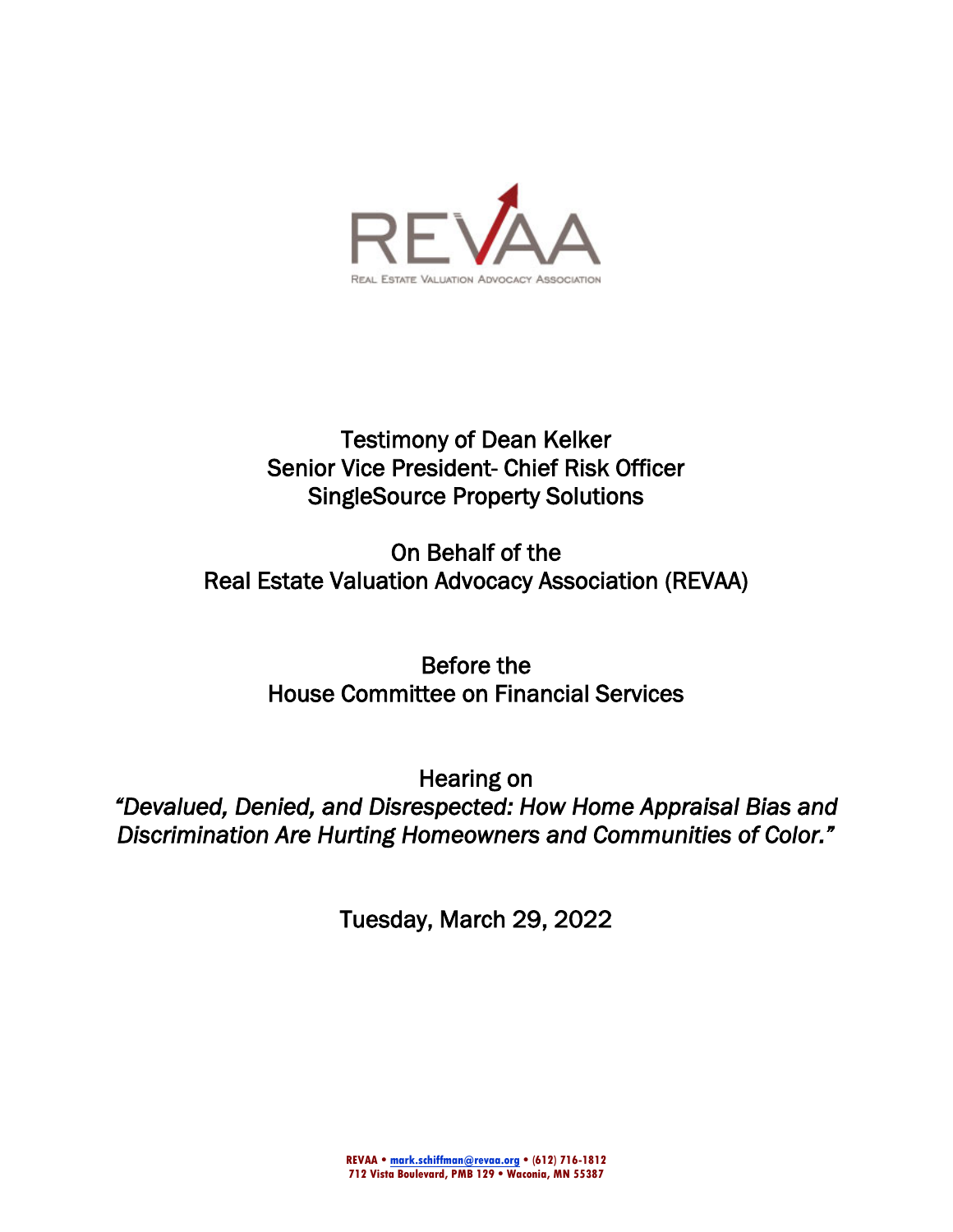### Introduction

Good morning Chairwoman Waters, Ranking Member McHenry, and distinguished Committee members. Thank you for the privilege to share with you the perspective of appraisal management companies (AMC) at this hearing.

Since the passage of the Dodd-Frank Wall Street Reform and Consumer Protection Act of 2010 (Dodd-Frank Act) nearly a decade ago, the appraisal industry has changed significantly as Congress intended to protect safety and soundness.

The following submitted testimony from the Real Estate Valuation Advocacy Association (REVAA) seeks to provide insight into the appraisal industry from the perspective of AMCs, many of which also serve as a lender valuation provider beyond residential appraisals. Specifically, this testimony addresses the items below:

- An overview of the role of AMCs in the residential mortgage process:
- The AMC state regulatory structure post Dodd-Frank Act;
- Valuation bias and the undervaluation of properties in minority neighborhoods;
- Support for the recruitment and training of the next generation of residential real estate appraisers;
- Integrating human capital, data and technological innovation as the appraisal industry modernizes,
- Support for the promulgation of Automated Valuation Model (AVM) quality control standards

### About Appraisal Management Companies

AMCs are third party service providers engaged by bank/non-bank lenders to collaborate with appraisers on residential appraisals in compliance with federal appraisal independence requirements. AMCs have existed since the 1960's and were primarily utilized by the largest US financial institutions to reduce consumer costs by outsourcing the expenses that would be incurred through their internal management of the valuation process. AMCs grew in popularity among smaller and mid-size lenders following the 2007-08 financial crisis as their attention to efficiency, compliance and regulatory responsibilities helped ensure consumer protection. The outsourcing of the valuation process continued, extending to the largest financial institutions, who now rely upon AMCs for the valuations of residential mortgages. Today, there are an estimated 200-300 AMCs in the nation, ranging from small local businesses to large national corporations.

AMCs benefit consumers by ensuring that the residential property they are purchasing, refinancing, or otherwise using as collateral is properly evaluated and that the lender they are working with to secure their residential mortgage transaction will receive a quality, timely appraisal that is reasonably priced based on current market conditions, free from undue influence, and compliant with the *Uniform Standards of Professional Appraisal Practice* (USPAP). Among an AMC's core functions include:

- Maintaining a panel of qualified appraisers ready to execute lender valuation assignments.
- Ensuring appraiser independence by safeguarding against fraud and undue influence.
- Providing quality assurance processes in the delivery of final appraisal and valuation products.
- Supporting a smooth, timely and responsive mortgage process for consumers and lenders.
- Ensuring lender compliance with federal and state banking and mortgage regulations.

AMCs invest significantly in technology to support the above functions, including but not limited to developing proprietary ordering processes that can integrate with appraisal form provides and other real estate technology solutions and implementing automated quality control rule sets. It is important to underscore that the AMC's lender customer sets the expectations for how an AMC must manage its appraisal orders – this is critical as there is a misunderstanding amongst appraisers that AMCs set appraisal order turn times, delivery requirements, and other obligations.

In addition, many AMCs are more appropriately described as valuation providers that offer customers with a variety of valuation-related products and management services, including but not limited to evaluations, broker price opinions, automated valuation models, property data collection products, post-disaster property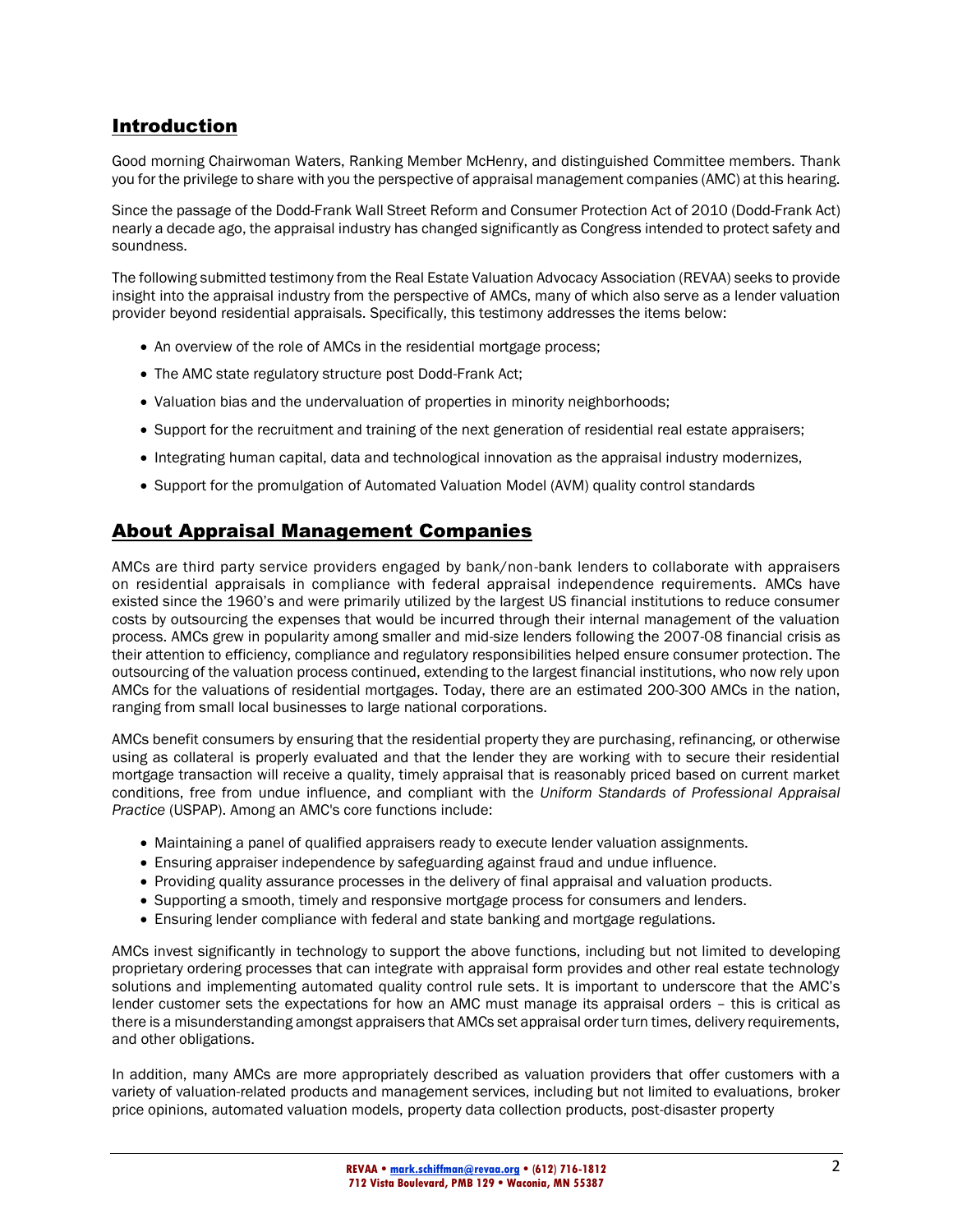reviews, and data analytics. While a business may meet the definition of an AMC, they often provide many other services - this business model is beneficial to customers, borrowers, and helps to support a more healthy and cohesive process.

AMCs play a critical role in developing and supporting innovation that allows non-traditional valuation services to augment traditional appraisals. New and emerging technology places mobile tools in the hands of both appraisers and non-appraisers to perform onsite data collection, including obtaining photographs, video, floor plans, square footage calculations, 3D scanning, virtual property tours to obtain digital GLA measurements.

Lenders, mortgage companies, investors, government-sponsored entities and others seek different levels of service from a valuation company for several reasons, including:

- Valuation companies are experts in real estate property data. Customers seek to collaborate with companies that have expertise in all real estate collateral risk concepts.
- From a vendor management perspective, customers demand to work with one business that can support many needs, as opposed to working with an AMC, a valuation company, and data company. This helps banks and other regulated institutions more effectively provide oversight of their vendors.
- Valuation companies invest heavily in technology, product development tools, vendor panels to be able to adapt to shifts in the marketplace, which provides economies of scale and efficiencies to support customer needs for different transaction types.

Under federal law and regulation, lender clients may be held responsible for the actions or inactions of their third-party vendors, including AMCs. Therefore, AMCs are under continuous, vigorous, and extensive scrutiny by their lender clients through the lender client third-party oversight programs. AMCs are required to regularly submit to client audits to ensure compliance with federal banking regulations and lender policies and procedures. In addition, lender transactions with AMCs are regulated by state and federal banking regulators.

Fannie Mae, Freddie Mac and others have praised the role AMCs have played in improving appraisal quality and enforcing federal Appraisal Independence Requirements (AIR) since the Home Value Code of Conduct (HVCC) and Dodd-Frank were enacted. In addition, AMCs are actively involved in the non-profit and for-profit advisory councils of The Appraisal Foundation ("TAF"), many of their representatives have sat on the TAF Appraiser Qualifications Board and Appraisal Standards Board and participate in meetings hosted by The Association of Appraiser Regulatory Officials ("AARO").

### AMC Oversight Post Dodd-Frank Act

The Dodd-Frank Act was rooted in the objective to restore public trust in the safety and soundness of the financial industry. Specific to appraisal and AMCs, Dodd-Frank adopted several important consumer protections that REVAA supports, including but not limited to:

- The Truth in Lending Act ("TILA") was amended to make it unlawful, in extending credit or in providing any services for a consumer credit transaction secured by the principal dwelling of the consumer, to engage in any act or practice that violates appraisal independence.
- The Financial Institutions Reform, Recovery, and Enforcement Act of 1989 ("FIRREA") was amended to include AMCs within the scope of appraisal activity overseen by the Appraisal Subcommittee and applicable federal regulators.

#### Supporting Appraiser Independence Under TILA

• *Safeguard Appraiser Independence and Protecting Against* Fraud - AMCs help ensure that appraisals are completed in compliance with federal and state laws, as well as industry standards (USPAP), and that appraisers form their value opinions independently, without undue influence. Preventing coercion is critical to avoiding collusion in the valuation process and thereby reducing the potential for fraud.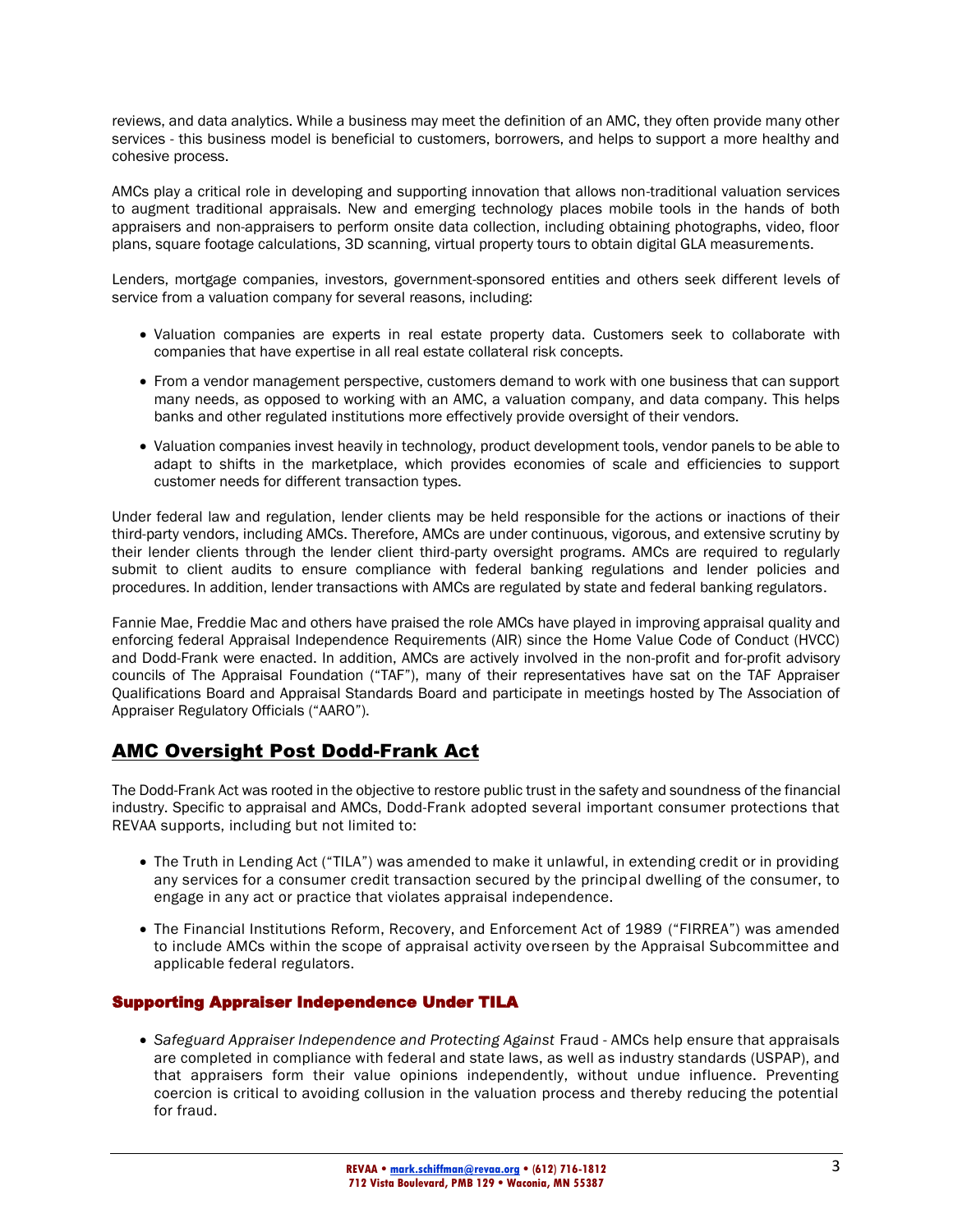- *Protect Public Safety* Consumers are provided an extra layer of safety and protection as most AMCs are required to conduct background checks before appraisers are employed or empaneled. Further, AMCs continue to monitor appraisers on an ongoing basis to ensure that appraisers who are unqualified or may pose a threat to public trust or safety are removed.
- *Ensure Lender Compliance with State and Federal Banking and Mortgage Regulations* AMCs are invaluable partners for lenders as they ensure efficiency and support lender compliance with the mortgage lending requirements of state and federal regulators (e.g., Fed, FDIC, OCC, CFPB).
- *Ensure Appraiser Independence* Lenders (big banks, small banks, mortgage lenders, credit unions, etc.) use AMCs because they provide efficient solutions to establish and maintain the necessary firewalls to preserve appraiser independence. Lenders require that AMCs maintain processes to give appraisers a clear path to complain if they believe they are being unduly influenced.
- *Ensure Quality Essential to Consumers and the Secondary Market* AMCs provide the quality assurance lenders need to ensure a valuation won't prevent a loan from being saleable in the secondary market. Federal agencies require lenders to provide thorough, accurate, and objective appraisal reports with reliable opinions of market value to support underwriting decisions.

#### FIRREA – Guidance for State Regulation of AMCs

The Dodd-Frank amendments to FIRREA and their subsequent regulations promulgated after Dodd-Frank's enactment created the path for States to register AMCs providing appraisal management services related to a federally related transaction. The Board of Governors of the Federal Reserve System, the Comptroller of the Currency, the Federal Deposit Insurance Corporation, the National Credit Union Administration Board, the Federal Housing Finance Agency, and the Bureau of Consumer Financial Protection (collectively, "the Federal Banking Regulators") were tasked to jointly, by rule, establish minimum requirements to be applied by a State in the registration of appraisal management companies.

These minimum rules became effective on August 10, 2015. FIRREA provides that no appraisal management company may perform services related to a federally related transaction in a State after the date that is 36 months after their rules' effective date, unless such company is registered with such State or subject to oversight by a Federal financial institution regulatory agency. There was also an opportunity for States to obtain a oneyear extension from the Appraisal Subcommittee - the firm deadline was August 10, 2019.

Pursuant to the minimum rules, at minimum a State registration program must include a requirement that AMCs:

- register with and be subject to supervision by a State appraiser certifying and licensing agency in each State in which such company operates;
- verify that only licensed or certified appraisers are used for federally related transactions;
- require that appraisals coordinated by an appraisal management company comply with the Uniform Standards of Professional Appraisal Practice; and
- require that appraisals be conducted independently and free from inappropriate influence and coercion pursuant to the appraisal independence standards established under section 129E of the Truth in Lending Act.

The Appraisal Subcommittee is authorized to review State AMC program compliance with the above requirements.

Seeking to ensure that there was appropriate oversight over AMCs, many States passed AMC registration programs – REVAA has been actively engaged in supporting the registration and oversight of AMCs in all States.

All 50 states and the District of Columbia have implemented AMC registration programs consistent with federal law and rules. The only U.S. jurisdictions to opt-out of enacting these important Dodd-Frank consumer protections are Puerto Rico, Guam, Virgin Islands and the Northern Marianas Islands.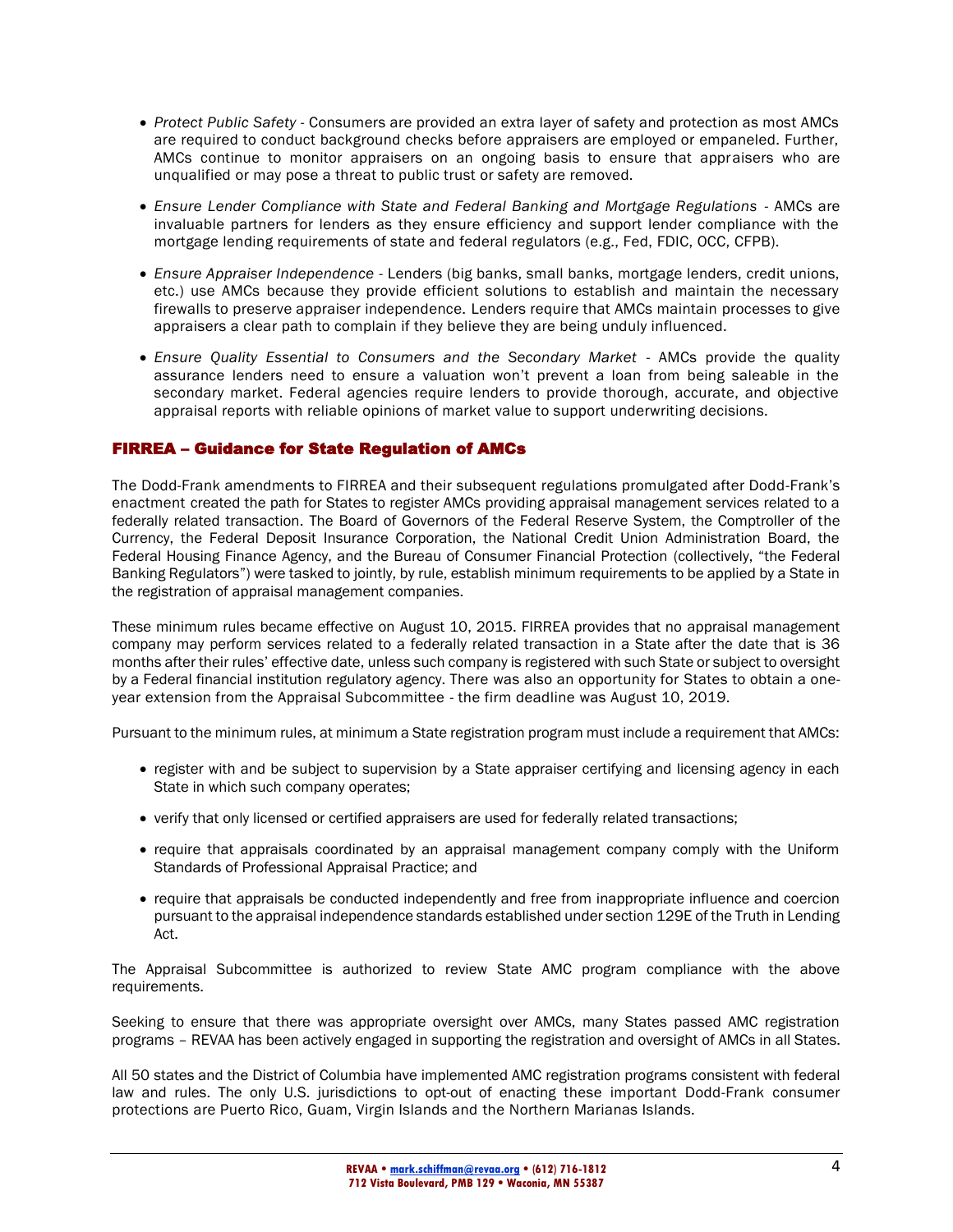As a result, AMCs are now state regulated and under significant regulatory scrutiny. They must comply with several important requirements, including but not limited to:

- Only engaging with appraisers who have an active appraiser credential in good standing;
- Requiring disclosure of its registration number to appraisers when ordering appraisals;
- Not employing persons who have had appraiser credentials revoked;
- Disclosing to customers fee information about completed appraisals;
- Maintaining a process to require that an appraiser comply with USPAP and state law;
- Paying appraisers within a defined period of time;
- Maintaining a process for reviewing the work of appraisers;
- Informing regulators of address changes or material changes in ownership
- Maintaining a surety bond;
- Being subject to audit by state regulators

Violations of any of these requirements may result in disciplinary action by the state regulators.

REVAA supports the Dodd-Frank amendments to FIRREA and believes that proper oversight by federal and state regulators over AMCs is critical to supporting a health valuation marketplace and ensuring safety and soundness of financial institutions. Therefore, we continue to support AMC registration by all 50 states and the five U.S. territories to strengthen and ensure consistent appraiser independence and consumer protections across the entire United States.

### Industry Priorities

Appraisal Bias / Undervaluation of Properties in Minority Neighborhoods-REVAA condemns bias and discrimination. We've been an active participant in important industry discussions led by the Interagency Task Force on Property Appraisal & Valuation Equity (PAVE), the Appraisal Subcommittee (including the CLEAR report commissioned by the ASC to review appraisal standards and qualifications), Congress, The Appraisal Foundation, and other industry stakeholders. It is our intention to be an active part of the collective solution as the recommendations of the PAVE Task Force Final Report are further discussed and new policy revisions implemented.

AMCs are required to follow federal Fair Housing Law in its internal and external business practices (i.e., how it recruits staff appraisers, how assignments are placed, etc.). They must communicate Fair Housing rules and expectations to their vendor workforce, independent fee appraisers and real estate agents/brokers.

Furthermore, AMCs must manage complaints related to appraisal bias or discrimination. These complaints typically come from homebuyers through the lender, and AMCs are often directed not to communicate with a consumer directly regarding their concerns with a report. If an AMC is contacted by a consumer, the AMC typically refers them back to their lender. This is important because the consumer likely received the appraisal from the lender who may have engaged in our QC or review that the AMC has not seen.

#### AMC Quality Control (QC)

Any Appraisal Management Company (AMC) QC process must comply with two important components of appraiser independence under the Truth in Lending Act:

1. Ensure AMC complies with federal and state appraiser independence requirements, including not attempting to directly or indirectly causing an opinion of value to be influenced based on any factor other than the independent judgment of the person preparing the valuation.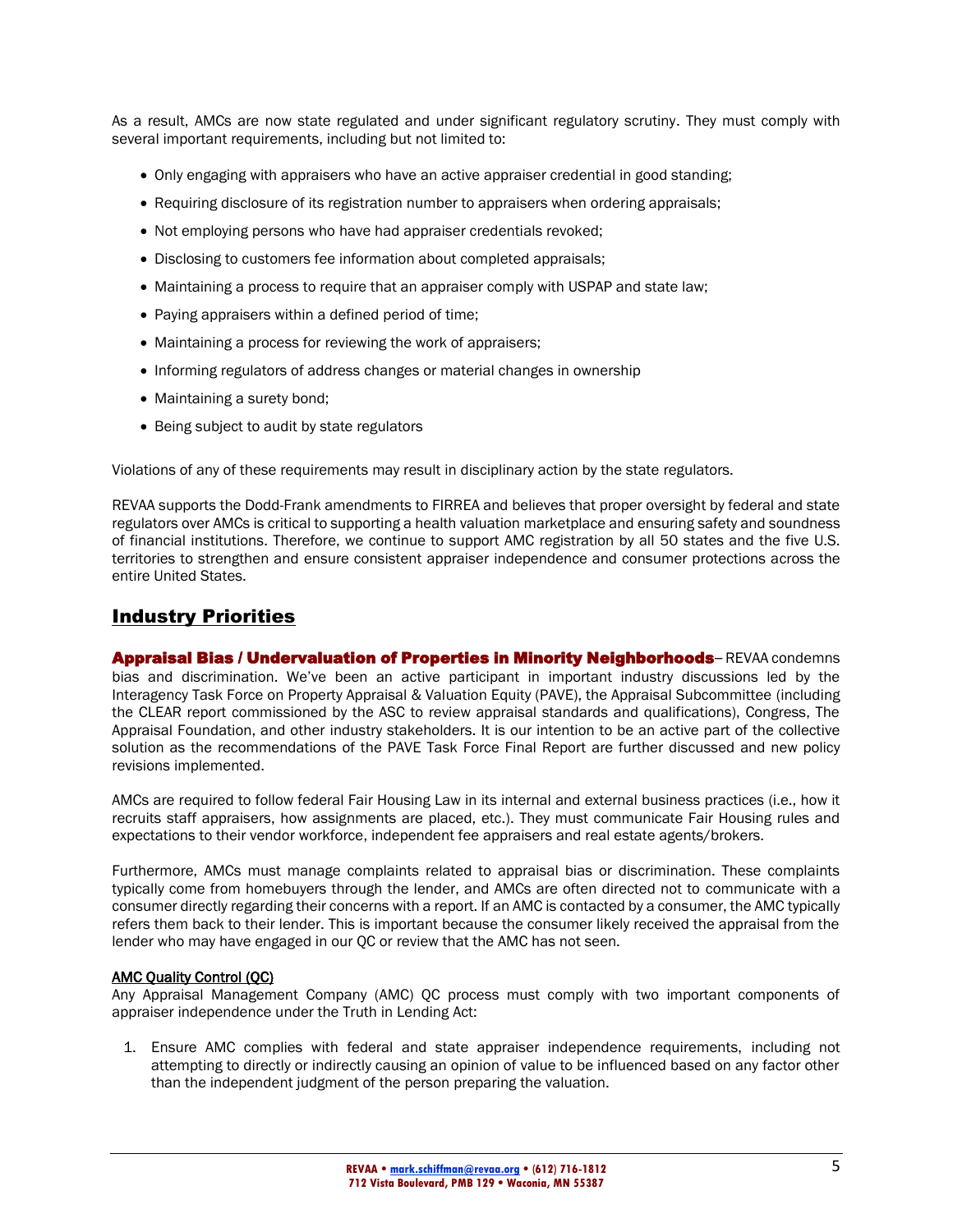- 2. Performing quality assurance review in compliance with appraiser independence which permits an AMC to ask an appraiser to:
	- a. Consider additional, appropriate property information, including the consideration of additional comparable properties to make or support a valuation.
	- b. Provide further detail, substantiation, or explanation for the valuation provider's value conclusion.
	- c. Correct errors in the appraisal report.

FIRREA expects appraisals to be subject to appropriate review for compliance with USPAP. October 2019 federal banking regulators adopted regulations implementing this requirement, stating the Interagency Appraisal and Evaluation Guidelines provide more information to assist financial institutions in the appropriate review of appraisals.

AMCs have robust Quality Control (QC) programs in place to examine appraisal reports after the initial delivery by the appraiser. QC processes vary by AMC and client requirements. QC is a service provided by AMCs to aid their clients. These reviews are done to ensure compliance before the appraisal report or valuation is delivered to the lender and are not used to determine a lending decision.

- AMC Quality Control Programs: To best serve its lender clients, most AMCs have a quality control program built internally to review each appraisal and valuation before it is forwarded to the client as completed.
- **Lender Quality Control Requirements:** Federal Interagency Appraisal and Evaluation Guidelines mandate that lenders are responsible for safety and soundness of property valuations.

#### XV. Reviewing Appraisals and Evaluations

The Agencies' appraisal regulations specify that appraisals for federally related transactions must contain sufficient information and analysis to support an institution's decision to engage in the credit transaction. For certain transactions that do not require an appraisal, the Agencies' regulations require an institution to obtain an appropriate evaluation of real property collateral that is consistent with safe and sound banking practices. As part of the credit approval process and prior to a final credit decision, an institution should review appraisals and evaluations to ensure that they comply with the Agencies' appraisal regulations and are consistent with supervisory guidance and its own internal policies. This review also should ensure that an appraisal or evaluation contains sufficient information and analysis to support the decision to engage in the transaction. Through the review process, the institution should be able to assess the reasonableness of the appraisal or evaluation, including whether the valuation methods, assumptions, and data sources are appropriate and well-supported. An institution may use the review findings to monitor and evaluate the competency and ongoing performance of appraisers and persons who perform evaluations.

As a result, most lender clients outline requirements for the AMCs they have hired to perform QC as part of the overall services performed on their behalf. These requirements vary by lender client and can range from nominal review to intensive review. In addition, some lenders have their own QC programs beyond or in lieu of what may be provided by the AMC. So while AMCs may have a base set of QC processes, they can be enhanced or changed by customers - most AMCs typically do not have the same QC process for all customers.

- AMC QC Review of Independent Appraisers: AMCs review their panel of independent fee appraisers to grade appraiser performance on past assignments, research state boards to determine if there is any disciplinary history, require background checks to determine if there is any criminal history. Their work is reviewed for quality, on-time delivery, customer service and professionalism, conformance with appraiser independence requirements, and USPAP compliance. Independent appraisers also need to agree to terms of use/agreement/code of conduct which outline specific expectations of the relationship, including compliance with applicable laws (i.e. fair lending requirements), and individual assignments include a letter of engagement that outlines assignment-specific criteria required by a client.
- AMC QC Requirements Under Federal Law: Federal law imposes requirements on lenders to implement controls to review appraisals, and AMCs as service providers work with lender customers to ensure their requirements are met.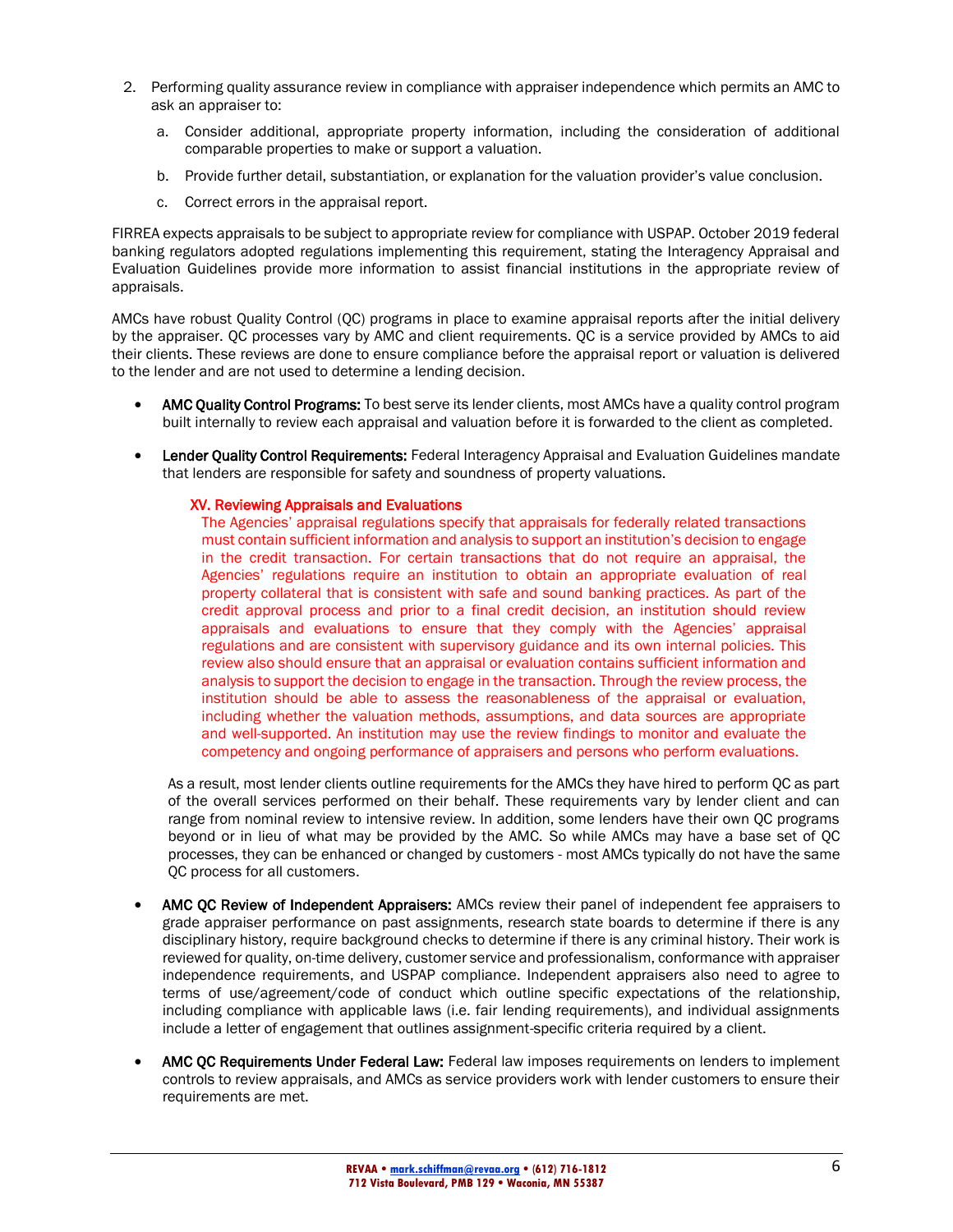- AMC QC Requirements Under State Law: State laws vary, but most have a requirement that AMCs must audit the work of appraisers on their panel, although the details of how many appraisals must be reviewed or the extent of the review can vary. Typically, AMCs are required to provide a general review for compliance with USPAP. Some have more restrictive requirements that require a detailed review in compliance with Standards 3 and 4 in USPAP, which is a full review of the appraisal and its value by another credentialed appraiser.
- AMC Quality Control Programs Differ: Each AMC has its own QC process that is largely dependent on the unique QC review requirements of its lender clients. Lender contracts with AMCs dictate the level of QC and specific guidelines for what is to be reviewed by the AMC. Often, AMCs will have their own unique branded QC to separate itself from competitors.
- There are Different Levels of AMC OC Reviews: AMCs review all appraisal reports for a base level of items as dictated by state and/or lender requirements.
	- $\circ$  Detailed (Big R) Review = <1% of reviews (USPAP Standards 3 and 4 full review of an appraisers work). In most cases, a detailed (Big R) review by an AMC would treat this like an appraisal assignment and use their appraiser panel to identify a geographically competent appraiser in the market in question to perform the review.
	- $\circ$  General (Little R) Review = 99% of reviews (QC for correct names and address, use of proper forms, report completion, compliance with standards such USPAP, Uniform Appraisal Dataset (UAD), the Uniform Collateral Data Portal (UCDP)). These reviews ensure compliance before the appraisal report or valuation is delivered to the lender and are not used to determine a lending decision.
		- Automated reviews utilize logic software with defined business rules to review text used in the appraisal report. The number of business rules used varies AMC to AMC based on lender client or state requirements (e.g., 100+ including USPAP, UAD, UCDP, FHA, USDA, etc. and lender-specific overlays). In addition, for some AMCs this may include a key word search to identify those words shared by Fannie Mae, Freddie Mac and other institutions which can be perceived as bias or discriminatory in nature. Flagged words would be sent back to the appraiser for removal.
		- There are some states that require AMCs to review a percentage (e.g. 2%) of appraisals each month that were performed in the state for quality control purposes. Typically, this requires a general review for compliance with USPAP. However, there are a few states that do require this review to be a more detailed Standards 3 and 4 review.



Overview of the General AMC QC Process

Lenders may request additional information after an appraisal has been submitted for a lending decision. The AMC would facilitate the information request with the appraiser who performed the assignment, within the guidelines of federal appraisal independence requirements.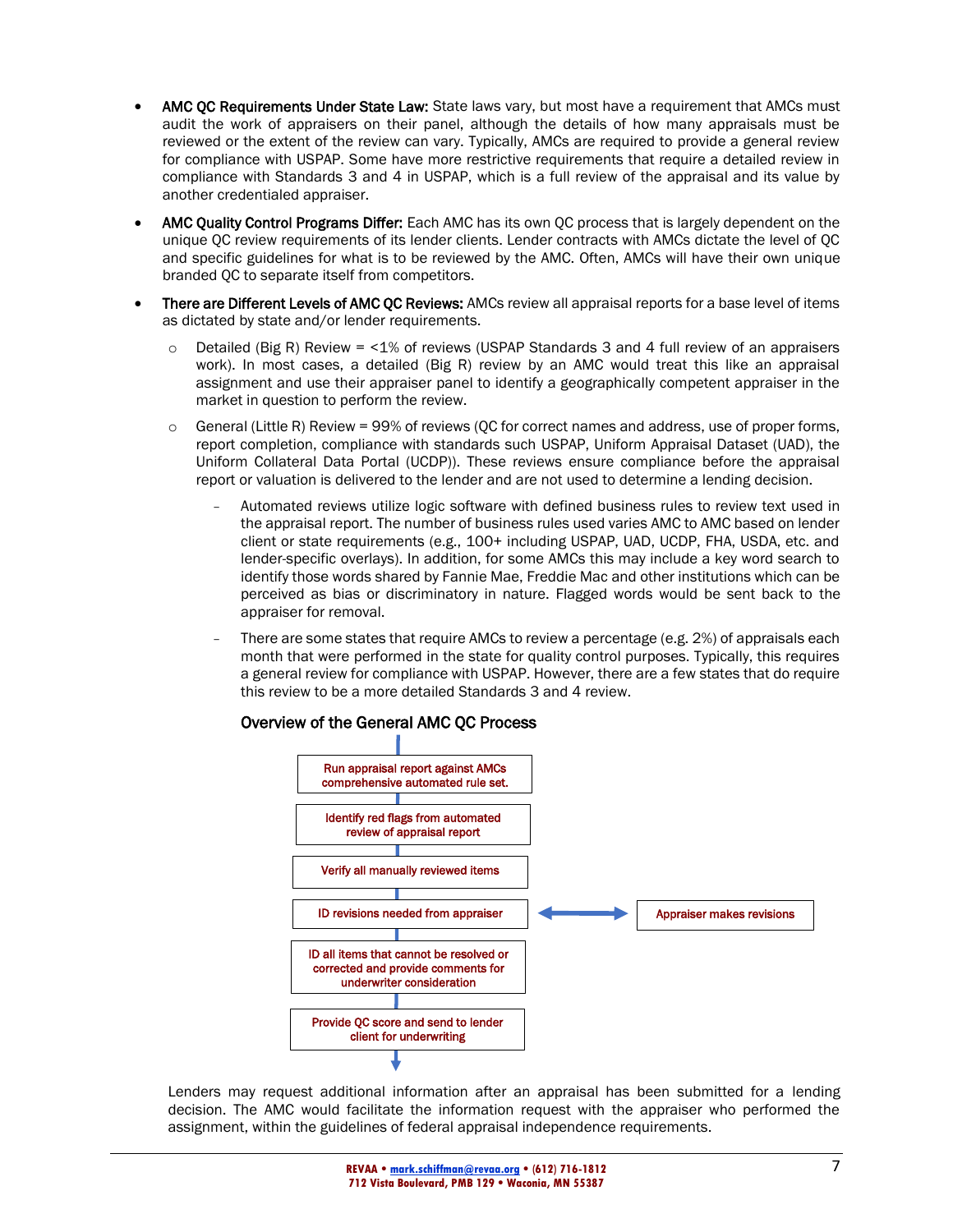- **Escalation.** If a red flag is identified through an automated or manual review of an appraisal, the concern is escalated to a more intensive review based on severity, including one or all of the tools outlined below. Any questions or issues identified are addressed with the appraiser who completed the appraisal.
	- o Manual desk reviews are performed as required by AMC lender client contracts. It allows or consideration of unique attributes to the property and its potential impact on value.
	- o AMCs may seek to evaluate an opinion of value via an automated valuation model (AVM) or other valuation tool) to determine if over or under value.
	- o AMCs must manage complaints related to appraisal bias or discrimination. These complaints come from homebuyers through the lender, there is no direct contact between the consumer and AMC.
	- $\circ$  Reconsideration of value at the request of lender or borrower. Any questions or issues identified are addressed with the appraiser who completed the appraisal. It is important to note again that reconsiderations are routed through the lender because they may have conducted other QC or review for that file that the AMC has not been exposed to. A lender may opt not to forward a ROV to an AMC if they believe it doesn't have merit. An AMCs responsibility in the ROV process is to communicate the request to the appraiser, review the response to confirm it addresses the request, determine if there are any outstanding QC issues, and return to the lender for its review.

Alternatives for an Aging Appraiser Workforce / Trainees - REVAA supports a vibrant and diverse appraiser industry. The future of appraisal needs to retain a human component, which is why we support the recruitment of new appraisers to help revitalize the professional for the next generation. The reliance on appraisers and appraisal products creates an important need to help ensure the sustainability of the profession, and the safety and soundness of financial institutions. Consumers, residential mortgage lenders, secondary markets and AMCs rely on a plentiful supply of qualified appraisers to meet anticipated demand.

However, demographic data indicates there is a lack of appraisers to meet the future demand for traditional appraisals. According to the Bureau of Labor Statistics the median age of an appraiser in 2020 was 52. Further, 96.5% of appraisers are Caucasian and 70% are male.

Furthermore, the current experience and educational requirements of becoming an appraiser are overly burdensome, creating a roadblock for the recruitment and training of new appraisers. There is a shortage of young adults, graduates and those in career transition seeking to become appraisers. Supervisory appraisers are hesitant to take on the responsibility or economic burden of training. And, because trainees are not on the National Registry, many lender risk-management policies and procedures restrict, limit or prohibit the use of trainees.

REVAA supports immediately removing barriers in the recruitment and training of new appraisers. Modernization should incorporate innovative technologies and learning techniques to recruit and train future appraisers, just as they are used for other industries. This includes the nationwide adoption of innovative initiatives such as the Practical Applications of Real Estate Appraisal (PAREA) or other alternatives that are created to make it easier to recruit, train and retain a diverse future generation of appraisers at scale.

**Valuation Modernization** - The real estate valuation industry continues to innovate with modern technologies and products that meet the needs of America's consumers and lenders. Federal regulatory agencies are updating valuation-related policies to address concerns related to appraiser demographics and the rapidly evolving technology landscape (e.g., GSE move to desktop and hybrid appraisals to augment traditional appraisals). There were positive lessons learned during the COVID-19 pandemic when federal regulators enacted appraisal flexibilities to protect public health while not hindering the collection of property valuation information for the surge in lending volume.

REVAA strongly believes there is a need for new valuation solutions and/or increased use of existing alternative valuation solutions rooted in alternative labor forces and the use of innovative technologies to help make the collection of property data efficient, credible, consistent, and accurate.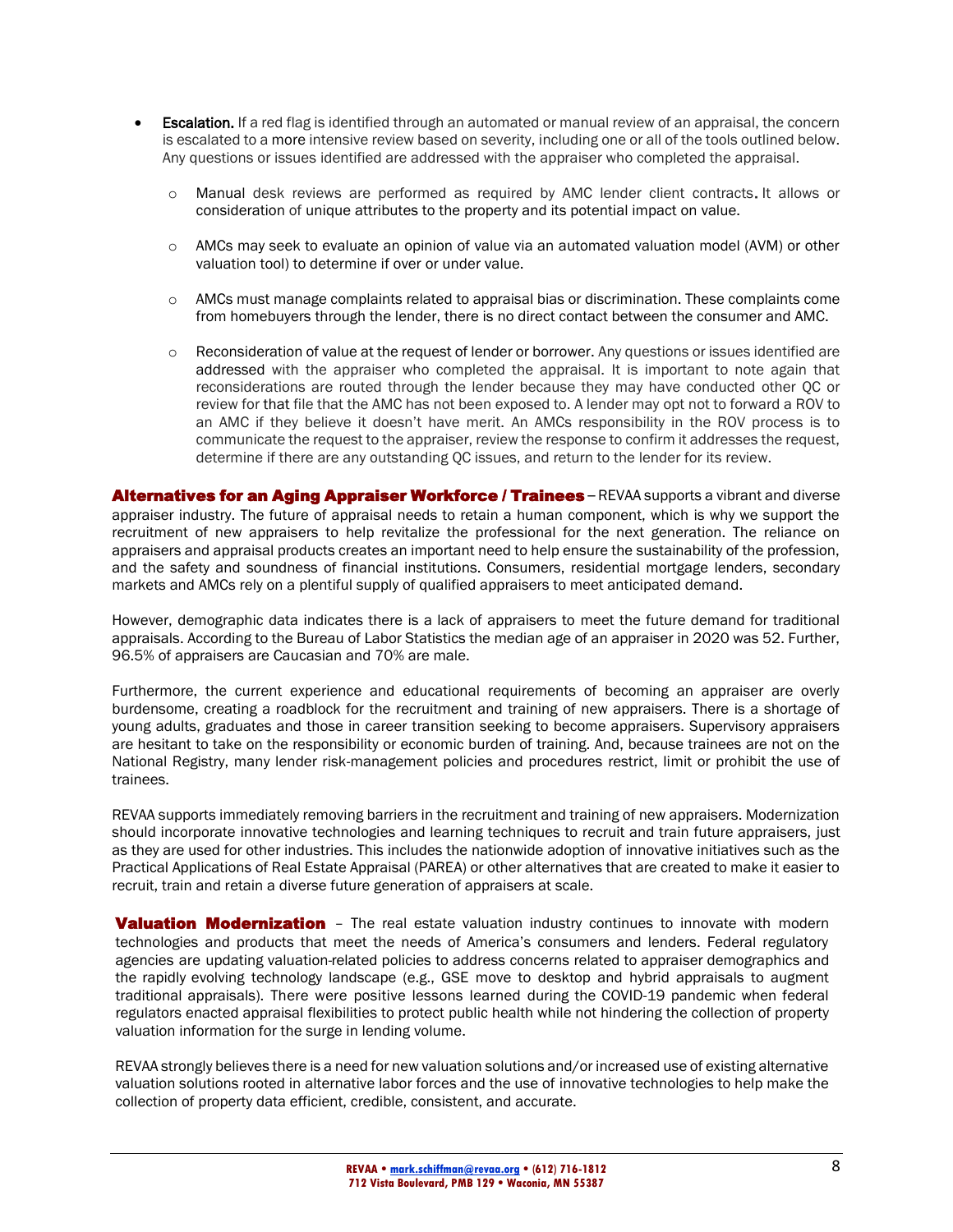AMCs play a critical role in developing and supporting innovation that allows non-traditional valuation services to augment traditional appraisals. REVAA members and others are developing innovative technologies that supports the appraiser and valuation profession. New and emerging technology places mobile tools in the hands of both appraisers and non-appraisers to perform onsite data collection, including obtaining photographs, video, floor plans, square footage calculations, 3D scanning, virtual property tours to obtain digital GLA measurements.

As stated by the Bureau of Labor Statistics, the expectation of greater use in mobile technology will improve efficiencies and productivity.<sup>1</sup> REVAA members believe their investments in technology will transform the profession into a true 21<sup>st</sup> century expertise. For example:

- Mobile applications that allow an appraiser to more accurately measure property and develop a sketch of a residence;
- Scheduling applications that give the borrower better command over scheduling their appraiser/inspector visit which can reduce delays and improve communications between the appraiser and lender; and
- Continued integration of third-party real estate data available at an appraiser's fingertips.

**Automated Valuation Model (AVM) Rulemaking - An automated valuation model ("AVM") is defined** in FIRREA as "any computerized model used by mortgage originators and secondary market issuers to determine the collateral worth of a mortgage secured by a consumer's principal dwelling."<sup>2</sup>

AVMs are used in several different contexts, including but not limited, to: (1) assess collateral value before deciding what type of additional valuation is required; (2) valuing a portfolio; and (3) for lending decisions where an appraisal is not required (i.e., for home equity lending purposes). Federal guidelines define how an AVM can be used in lieu of an appraisal as prescribed by the Interagency Appraisal and Evaluation Guidelines.

Importantly, not all AVMs built the same. There are consumer-facing AVMs that provide value estimates for various non-lending purposes, and lending-grade AVMs that have sufficient data and analysis to support lending use.<sup>3</sup> Testing of AVMs can also vary.<sup>4</sup>

Federal Banking Regulators were tasked under the Dodd-Frank Act amendments to FIRREA to promulgate regulations to implement AVM quality control standards. The PAVE Task Force has prioritized passage of these quality control rules. REVAA welcomes AVM guidance that gives the rules of the road but still promotes competition, innovation and empowers users to tailor AVM use to their risk management practices consistent with current guidelines.

We are currently reviewing the CFPB's recent outline of proposals for its small business advisory review panel (SBREFA) for AVM rulemaking and intend to provide comment. Proposed AVM quality control standards are anticipated to be available in Summer 2022.

### Conclusion

The Dodd-Frank Act enacted statutory and regulatory changes to implement new consumer protections. REVAA believes that the systems and structures that have been put in place across the country have largely helped achieve the goal of protecting safety and soundness. But the work isn't done. Despite the considerable progress that has been made in some areas but there continues to be a need for industry-wide focus on improvement regarding bias and diversity.

Congress, federal regulators and industry stakeholders must continue to have constructive dialogue to discuss the future of the industry including appraisal bias and diversity, the recruitment and training of a diverse future generation of appraisers and the appropriate role of modern technologies and data on residential appraisal and lender valuations.

<sup>&</sup>lt;sup>1</sup> Bureau of Labor Statistics, "Appraisers and Assessors of Real Estate: Occupational Outlook Handbook,"

https://www.bls.gov/ooh/business-and-financial/appraisers-and-assessors-of-real-estate.htm#tab-6.  $2$  12 U.S.C. 3354(c).

<sup>&</sup>lt;sup>3</sup> Mortgage Bankers Association, "Real Estate Appraisals [RIN: 1557-AE57; 3064-AE87; 7100-AF30],"

https://www.mba.org/Documents/MBA\_Real\_Estate\_Appraisals\_(0).pdf

<sup>&</sup>lt;sup>4</sup> "A Lender's Guide to the Top 3 AVM Testing Methods," ClearCapital.com, Inc, June 06, 2019, https://www.clearcapital.com/blog-avm-testing-guide/.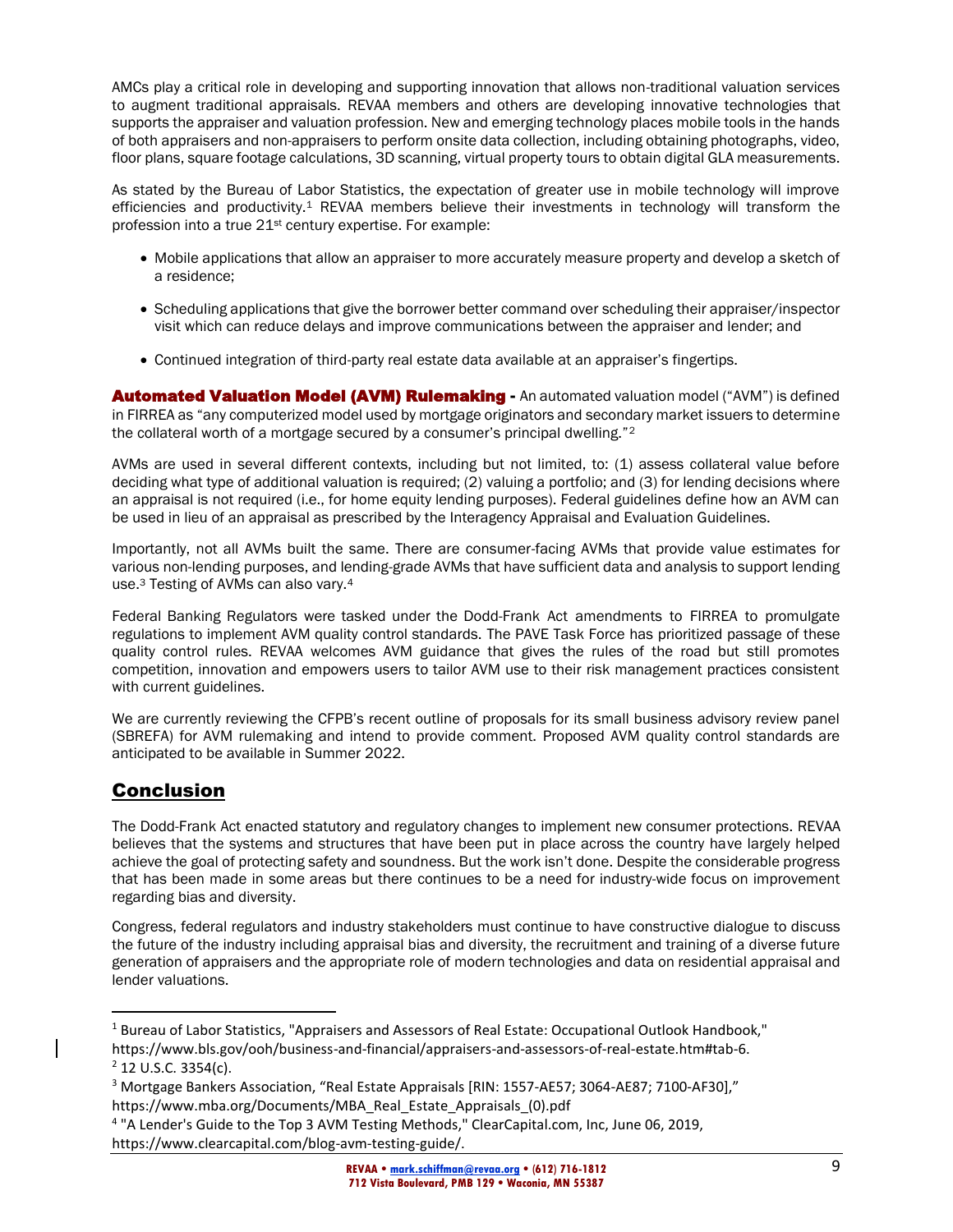Beyond additional dialogue and collaboration, and the action plan items from the PAVE Task Force report, REVAA believes that there are immediate activities that will foster more robust action related to the appraisal industry

**More Data and Information is Essential** - While there has recently been data released to show the occurrence and impact of appraisal bias, REVAA believes that more data is required to give a clearer understanding of the problem so cogent, targeted and impactful solutions can be implemented. The mortgage and appraisal industry can't fix this problem without understanding what is happening in the marketplace. Recently released data is interesting and concerning, but there are legitimate challenges to this data that raises questions. We believe this needs more review with a bipartisan commitment for collaboration.

Automated Valuation Model (AVM) Rulemaking - Federal Banking Regulators were tasked under the Dodd-Frank amendments to FIRREA to promulgate important AVM quality control standards. The PAVE Task Force report has reiterated the importance of these quality control standards.

REVAA welcomes AVM quality control standards guidance that gives the rules of the road but still promotes innovation and empowers users to tailor AVM use to their risk management practices consistent with current guidelines. We are reviewing the Consumer Financial Protection Bureau's (CFPB) recent outline of proposals for its small business advisory review panel (SBREFA) for AVM rulemaking.

**Congressional Action** - Congress can and should address appraisal issues. There are several appraisal related bills that would have a significant positive impact on our industry, as listed below, but appraisal legislation has largely stalled in both the House and Senate:

H.R. 2553 - Real Estate Valuation Fairness and Improvement Act of 2021 - Creates a task force of federal agencies; an advisory group of industry stakeholders; and a grant program at the Appraisal Subcommittee that will help recruit and train diverse new appraisers. H.R. 2553 has passed the House Financial Services Committee and will next be heard by the full House. A senate version of this bill has not yet been introduced.

H.R. 3008 - Bill to Allow Licensed Appraisers to Perform FHA Assignments – Amends the National Housing Act to authorize state-licensed appraisers to conduct appraisals for mortgages insured by the FHA and requires compliance with the existing appraiser education requirement. The bill has passed the House.

H.R. 5756 - The Portal for Appraisal Licensing Act - Intended to create a cloud-based licensing portal for AMCs and appraisers within the Appraisal Subcommittee; if implemented, state adoption would be voluntary.

H.R. 4155 - Green Neighborhoods Act of 2021 - Intended to encourage energy efficiency, conservation, and development of renewable energy sources for housing, and to create sustainable communities. It includes a component on home appraisals and requirements for appraisers to consider green aspects in their report.

**Senate Appraisal Bill (Not Introduced Yet)** - REVAA is working with the Senate Banking Committee on legislation to add trainees to the National Registry, allow the Appraisal Subcommittee to reduce the AMC National Registry Fee, and permit licensed appraisers to perform FHA assignments.

House Appraisal Bill (Not Introduced Yet) - REVAA is working with the House Financial Services Committee on reintroduction of legislation to add trainees to the appraiser registry, allowing ASC to lower AMC National Registry fee, and add the Veteran's Administration to Appraisal Subcommittee Board. Unlike the Senate version of this legislation, the FHA component has been incorporated separately into H.R. 3008.

House Financial Services Committee Bill (Not Introduced Yet) - This bill is in proposal stage and will seek to enact a new regulatory structure for real estate appraisal and property valuations.